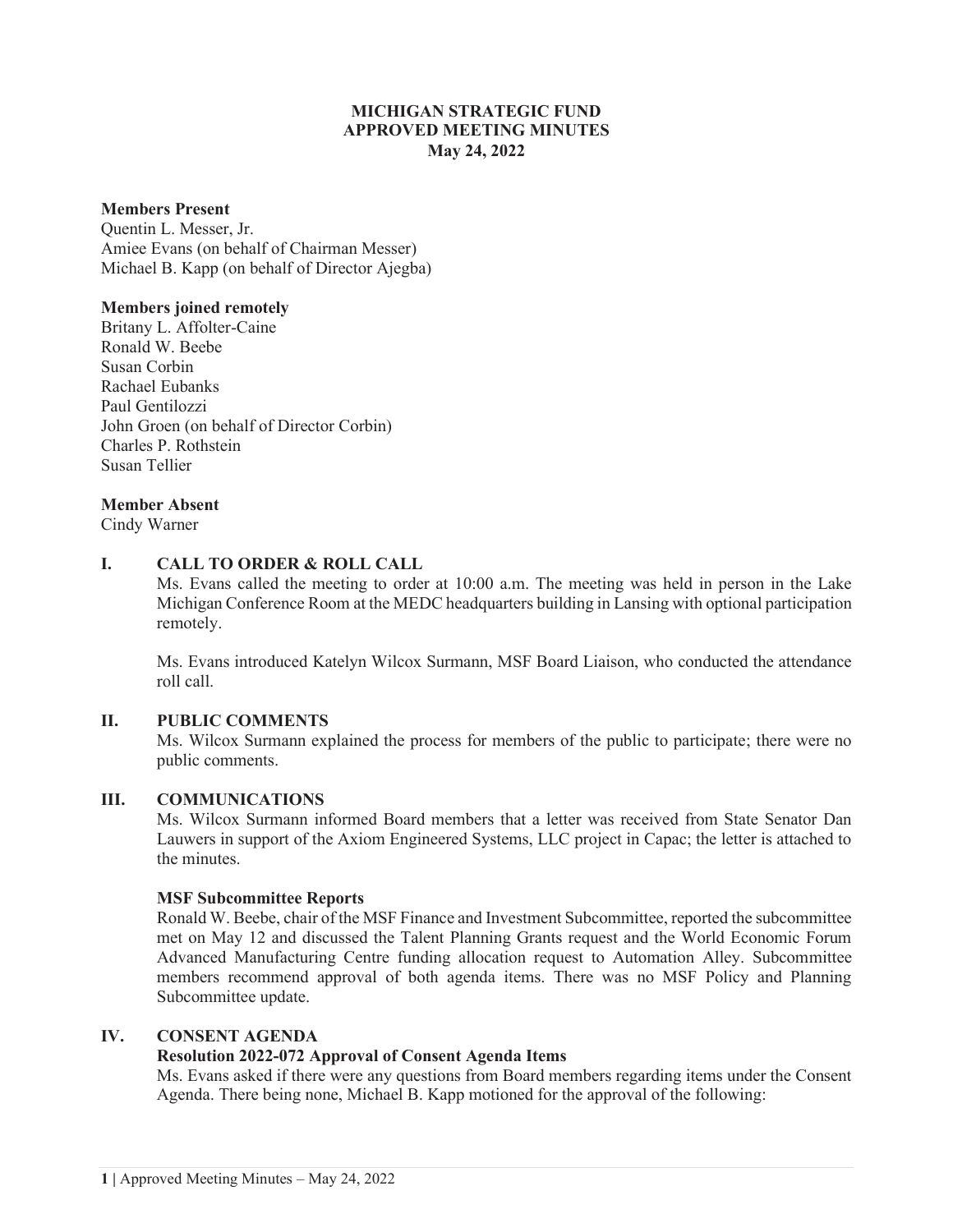- a. Proposed Meeting Minutes: April 26, 2022
- b. Farmers' Group Inc. MEGA Amendment **2022-073**
- c. Tourism Economic Development Administration (EDA) Amendment – **2022-074**

Charles P. Rothstein seconded the motion. **The motion carried: 9 ayes; 0 nays; 0 recused.** 

**ROLL CALL VOTE:** Ayes: Britany L. Affolter-Caine, Ronald W. Beebe, Rachael Eubanks, Paul Gentilozzi, John Groen (on behalf of Director Corbin, designation attached), Michael B. Kapp (on behalf of Director Ajegba, designation attached), Amiee Evans (on behalf of Chairman Messer, designation attached), Charles P. Rothstein, Susan Tellier; Nays: None; Recused: None

*Susan Corbin joined the meeting at 10:10 a.m.* 

## **V. CAPITAL ACCESS**

## a. **Resolution 2022-075 Resthaven: Bond Authorization**

*Chris Cook, Managing Director of Capital Access, provided the Board with information regarding this action item. The action involves adoption of a resolution to authorize the issuance of the Series 2022 Bonds in an amount not to exceed \$7,500,000 to refund the Series 2013 Bonds and Series 2017 Bonds and pay costs of issuance of the Series 2022 Bonds.* Following discussion, Rachael Eubanks motioned for the approval of Resolution 2022-075. Paul Gentilozzi seconded the motion. **The motion carried: 9 ayes; 0 nays; 0 recused.** 

*Quentin L. Messer, Jr. joined the meeting at 10:13 a.m. and presided over the remainder of the meeting.*

**ROLL CALL VOTE:** Ayes: Britany L. Affolter-Caine, Ronald W. Beebe, Susan Corbin, Rachael Eubanks, Paul Gentilozzi, Michael B. Kapp (on behalf of Director Ajegba, designation attached), Quentin L. Messer Jr., Charles P. Rothstein, Susan Tellier; Nays: None; Recused: None

## **VI. COMMUNITY VITALITY**

## a. **Resolutions 2022-076 & 2022-077 Community Development Block Grant Program: Talent Planning Grants**

*Kerry Ebersole Singh, Chief Talent Solutions Officer, provided the Board with information regarding these action items. The actions involve approval of \$3,000,000 in Community Development Block Grant (CDBG) Program Coronavirus Aid, Relief and Economic Security (CARES) Act funds for planning and development activities, including \$1,500,000 to the Workforce Intelligence Network (WIN) for Southeast Michigan for the MiREV EV Jobs Academy – Job Training Platform Development and \$1,500,000 to the SEMI Foundation for the Semiconductor Career Apprenticeship Network (SCAN) Program Planning and Development.*  Following discussion, Charles P. Rothstein motioned for the approval of Resolution 2022-076. Britany L. Affolter-Caine seconded the motion. **The motion carried: 9 ayes; 0 nays; 0 recused**.

**ROLL CALL VOTE:** Ayes: Britany L. Affolter-Caine, Ronald W. Beebe, Susan Corbin, Rachael Eubanks, Paul Gentilozzi, Michael B. Kapp (on behalf of Director Ajegba, designation attached), Quentin L. Messer Jr., Charles P. Rothstein, Susan Tellier; Nays: None; Recused: None

Susan Tellier then motioned for the approval of Resolution 2022-077. Paul Gentilozzi seconded the motion. **The motion carried: 9 ayes; 0 nays; 0 recused**.

**ROLL CALL VOTE:** Ayes: Britany L. Affolter-Caine, Ronald W. Beebe, Susan Corbin, Rachael Eubanks, Paul Gentilozzi, Michael B. Kapp (on behalf of Director Ajegba, designation attached), Quentin L. Messer Jr., Charles P. Rothstein, Susan Tellier; Nays: None; Recused: None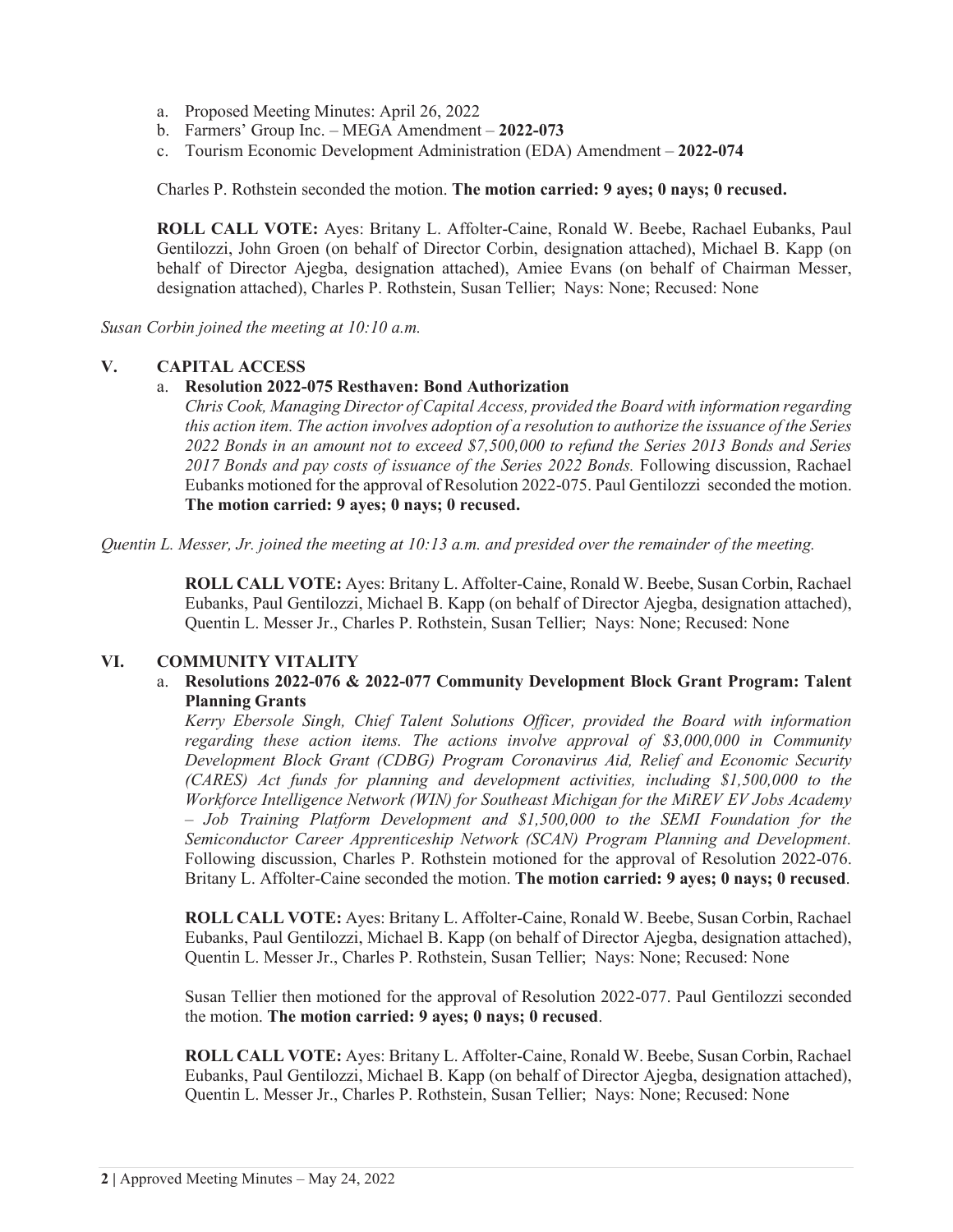b. **Resolutions 2022-078 & 2022-079 GT Housing, LLC / City of Sturgis Brownfield Redevelopment Authority: Michigan Community Revitalization Program Direct Loan and Brownfield Act 381 Combined Work Plan (108, 112 & 114 W. Chicago St. Project)**  *Michelle Audette Bauman, Senior Community Development Manager, provided the Board with information regarding these action items. The actions involve approval of a \$4,100,000 Michigan Community Revitalization Program performance-based direct loan split into two tranches, deviation of the MCRP Guidelines requirement of maximizing all available senior debt financing, and state tax capture for Act 381 eligible activities capped at \$1,228,819 to support a community development project in the City of Sturgis, St. Joseph County. The project is expected to result in total capital investment of \$11,975,599.* Following discussion, Ronald W. Beebe motioned for the approval of Resolution 2022-078. Rachael Eubanks seconded the motion. **The motion carried: 9 ayes; 0 nays; 0 recused**.

**ROLL CALL VOTE:** Ayes: Britany L. Affolter-Caine, Ronald W. Beebe, Susan Corbin, Rachael Eubanks, Paul Gentilozzi, Michael B. Kapp (on behalf of Director Ajegba, designation attached), Quentin L. Messer Jr., Charles P. Rothstein, Susan Tellier; Nays: None; Recused: None

Michael B. Kapp then motioned for the approval of Resolution 2022-079. Ronald W. Beebe seconded the motion. **The motion carried: 9 ayes; 0 nays; 0 recused**.

**ROLL CALL VOTE:** Ayes: Britany L. Affolter-Caine, Ronald W. Beebe, Susan Corbin, Rachael Eubanks, Paul Gentilozzi, Michael B. Kapp (on behalf of Director Ajegba, designation attached), Quentin L. Messer Jr., Charles P. Rothstein, Susan Tellier; Nays: None; Recused: None

#### **VII. BUSINESS INVESTMENT**

a. **Resolution 2022-080 World Economic Forum Advanced Manufacturing Centre: FY 2022 Funding Allocation (Automation Alley)** 

*Josh Hundt, Chief Projects Officer, provided the Board with information regarding this action item. The action involves approval to allocate \$3,000,000 in FY 2022 funding to support the establishment of the World Economic Forum Advanced Manufacturing Centre hosted at Automation Alley. The grant would have a three-year term of \$1,000,000 per year. The Centre would be a partnership between the World Economic Forum, Automation Alley, Oakland County, and the State of Michigan.* Following discussion, Britany L. Affolter-Caine motioned for the approval of Resolution 2022-080. Ronald W. Beebe seconded the motion. **The motion carried: 9 ayes; 0 nays; 0 recused.** 

**ROLL CALL VOTE:** Ayes: Britany L. Affolter-Caine, Ronald W. Beebe, Susan Corbin, Rachael Eubanks, Paul Gentilozzi, Michael B. Kapp (on behalf of Director Ajegba, designation attached), Quentin L. Messer Jr., Charles P. Rothstein, Susan Tellier; Nays: None; Recused: None

#### b. **Resolutions 2022-081 & 2022-082 Calumet Electronics Corporation / Calumet Township: Michigan Business Development Program Grant and Community Development Block Grant Program Funding**

*Julia Veale, Senior Business Development Project Manager, provided the Board with information regarding these action items. The actions involve approval of a \$600,000 Michigan Business Development Program performance-based grant and up to \$2,000,000 in Community Development Block Grant Program funding for machinery and equipment, with up to an additional \$50,000 for grant administration, to support a business development project in Calumet Township, Houghton County. The project is expected to result in total capital investment of \$6,500,000 and the creation 80 jobs.* Following discussion, Paul Gentilozzi motioned for the approval of Resolution 2022-081. Quentin L. Messer, Jr. seconded the motion. **The motion carried: 9 ayes; 0 nays; 0 recused.**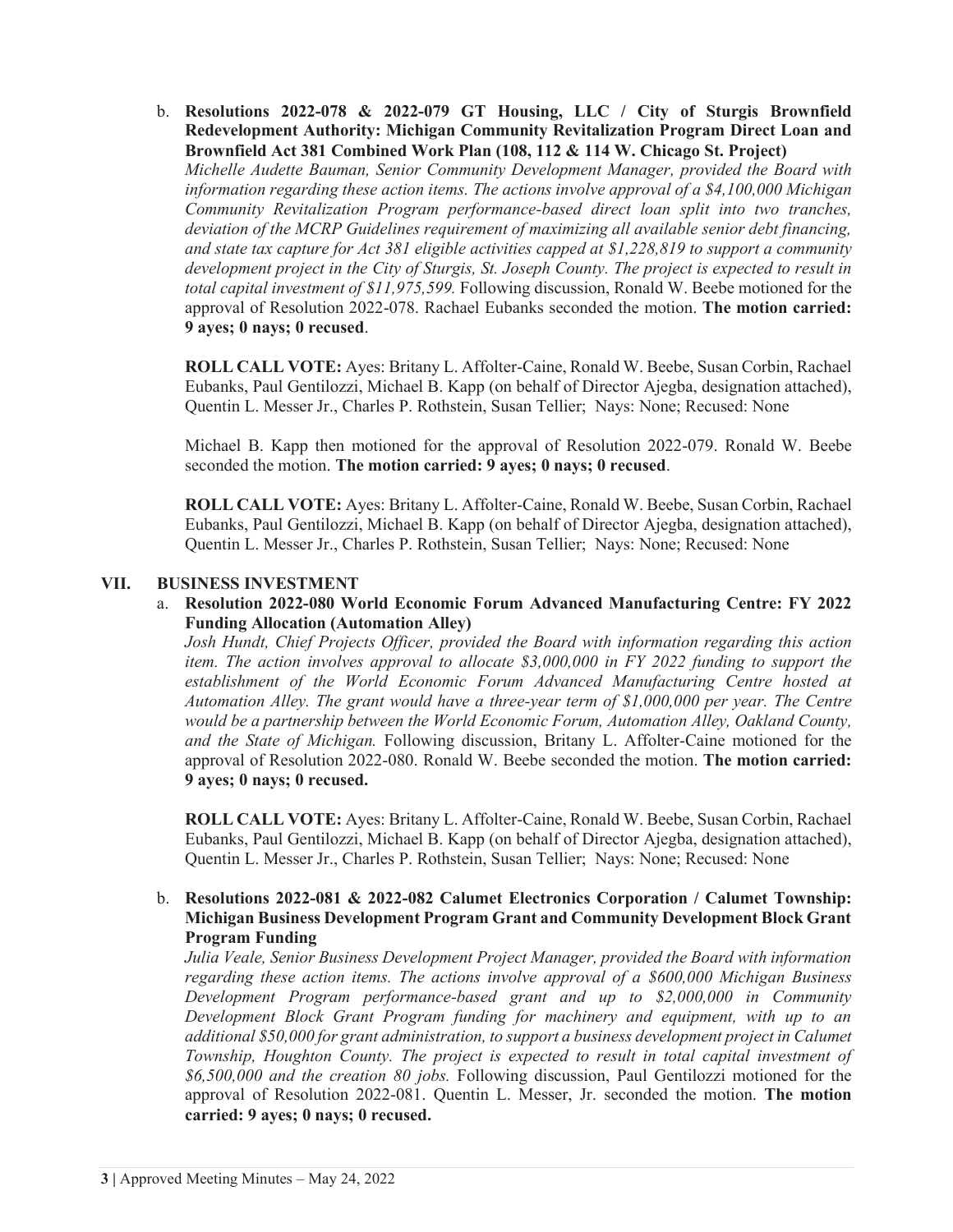**ROLL CALL VOTE:** Ayes: Britany L. Affolter-Caine, Ronald W. Beebe, Susan Corbin, Rachael Eubanks, Paul Gentilozzi, Michael B. Kapp (on behalf of Director Ajegba, designation attached), Quentin L. Messer Jr., Charles P. Rothstein, Susan Tellier; Nays: None; Recused: None

Michael B. Kapp then motioned for the approval of Resolution 2022-082. Quentin L. Messer, Jr. seconded the motion. **The motion carried: 9 ayes; 0 nays; 0 recused**.

**ROLL CALL VOTE:** Ayes: Britany L. Affolter-Caine, Ronald W. Beebe, Susan Corbin, Rachael Eubanks, Paul Gentilozzi, Michael B. Kapp (on behalf of Director Ajegba, designation attached), Quentin L. Messer Jr., Charles P. Rothstein, Susan Tellier; Nays: None; Recused: None

## c. **Resolution 2022-083 JR Automation Technologies, LLC: Michigan Business Development Program Grant**

*Julia Veale, Senior Business Development Project Manager, provided the Board with information regarding this action item. The action involves approval of a \$2,250,000 Michigan Business Development Program performance-based grant to support a business development project in the City of Holland, Ottawa County. The project is expected to result in total capital investment of up to \$9,900,000 and the creation of up to 140 jobs.* Following discussion, Charles P. Rothstein motioned for the approval of Resolution 2022-083. Susan Corbin seconded the motion. **The motion carried: 9 ayes; 0 nays; 0 recused.** 

**ROLL CALL VOTE:** Ayes: Britany L. Affolter-Caine, Ronald W. Beebe, Susan Corbin, Rachael Eubanks, Paul Gentilozzi, Michael B. Kapp (on behalf of Director Ajegba, designation attached), Quentin L. Messer Jr., Charles P. Rothstein, Susan Tellier; Nays: None; Recused: None

*Rachael Eubanks disconnected from the meeting at 11:14 a.m.* 

# d. **Resolution 2022-084 Axiom Engineered Systems, LLC: Michigan Business Development Program Grant**

*Matt Chasnis, Business Development Project Manager, provided the Board with information regarding this action item. The action involves approval of a \$1,240,000 Michigan Business Development Program performance-based grant to support a business development project in the Village of Capac, St. Clair County. The project is expected to result in total capital investment of up to \$13,291,080 and the creation of up to 200 jobs.* Following discussion, Michael B. Kapp motioned for the approval of Resolution 2022-084. Quentin L. Messer, Jr. seconded the motion. **The motion carried: 8 ayes; 0 nays; 0 recused.** 

**ROLL CALL VOTE:** Ayes: Britany L. Affolter-Caine, Ronald W. Beebe, Susan Corbin, Paul Gentilozzi, Michael B. Kapp (on behalf of Director Ajegba, designation attached), Quentin L. Messer Jr., Charles P. Rothstein, Susan Tellier; Nays: None; Recused: None

## **VIII. INFORMATIONAL**

Mr. Messer noted the MSF delegated authority report for the period April 1 to April 30, 2022, was included in the meeting packet. He asked if there were any questions from Board members regarding the information; there were none.

Mr. Messer adjourned the meeting at 11:18 a.m.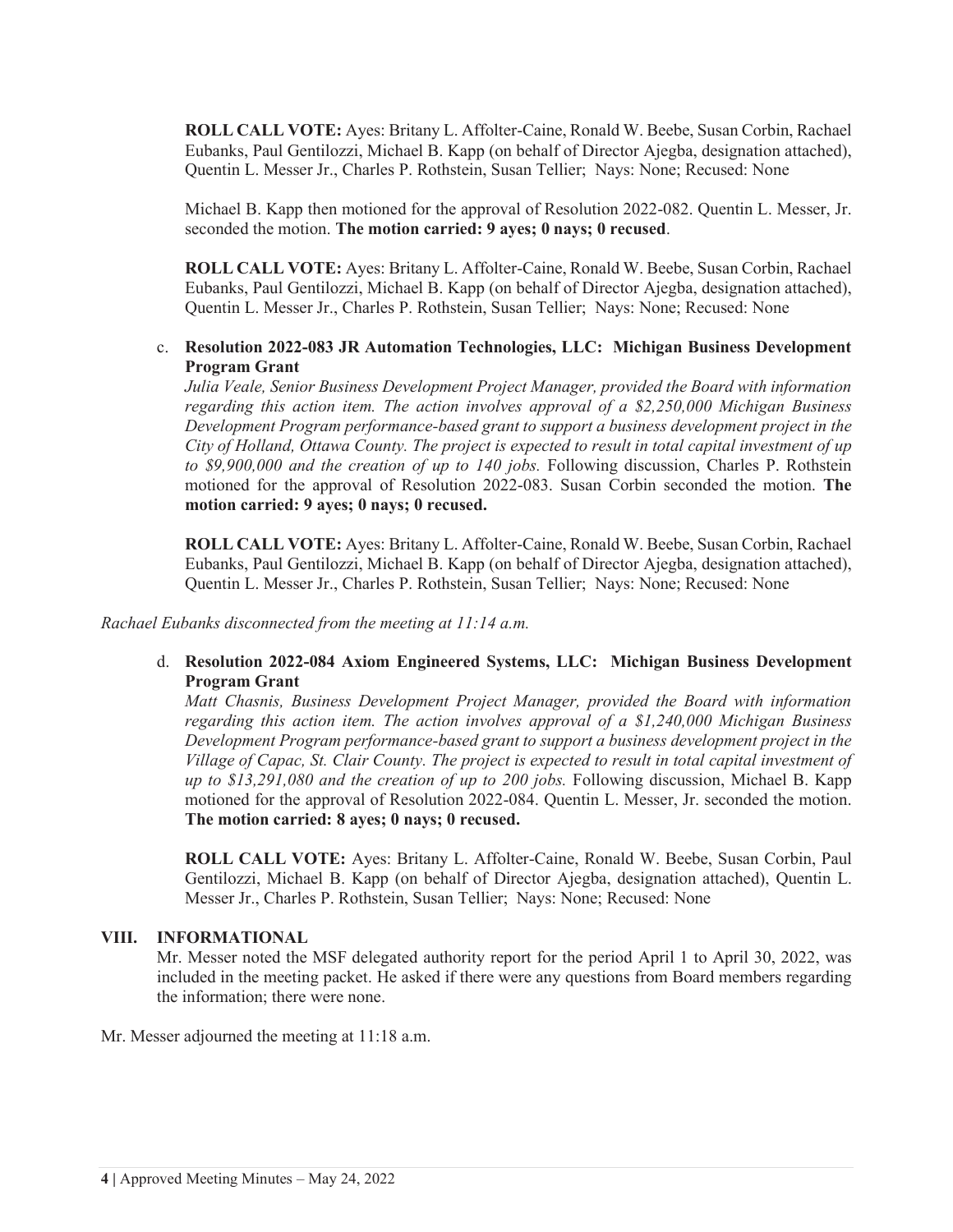

May 23, 2022

Michigan Strategic Fund 300 N. Washington Square Lansing, MI 48913

RE: Designation of Amiee Evans

To Whom It May Concern:

I hereby confirm my designation of Amiee Evans as the person authorized and empowered to act in my stead as a member of the Michigan Strategic Fund Board for the meeting scheduled for May 24, 2022.

Sincerely,

Jan Amoule

Quentin L. Messer, Jr. Chief Executive Officer Michigan Economic Development Corporation

Cc: Val Hoag, MSF Fund Manager Katelyn Wilcox, MSF Board Administrator

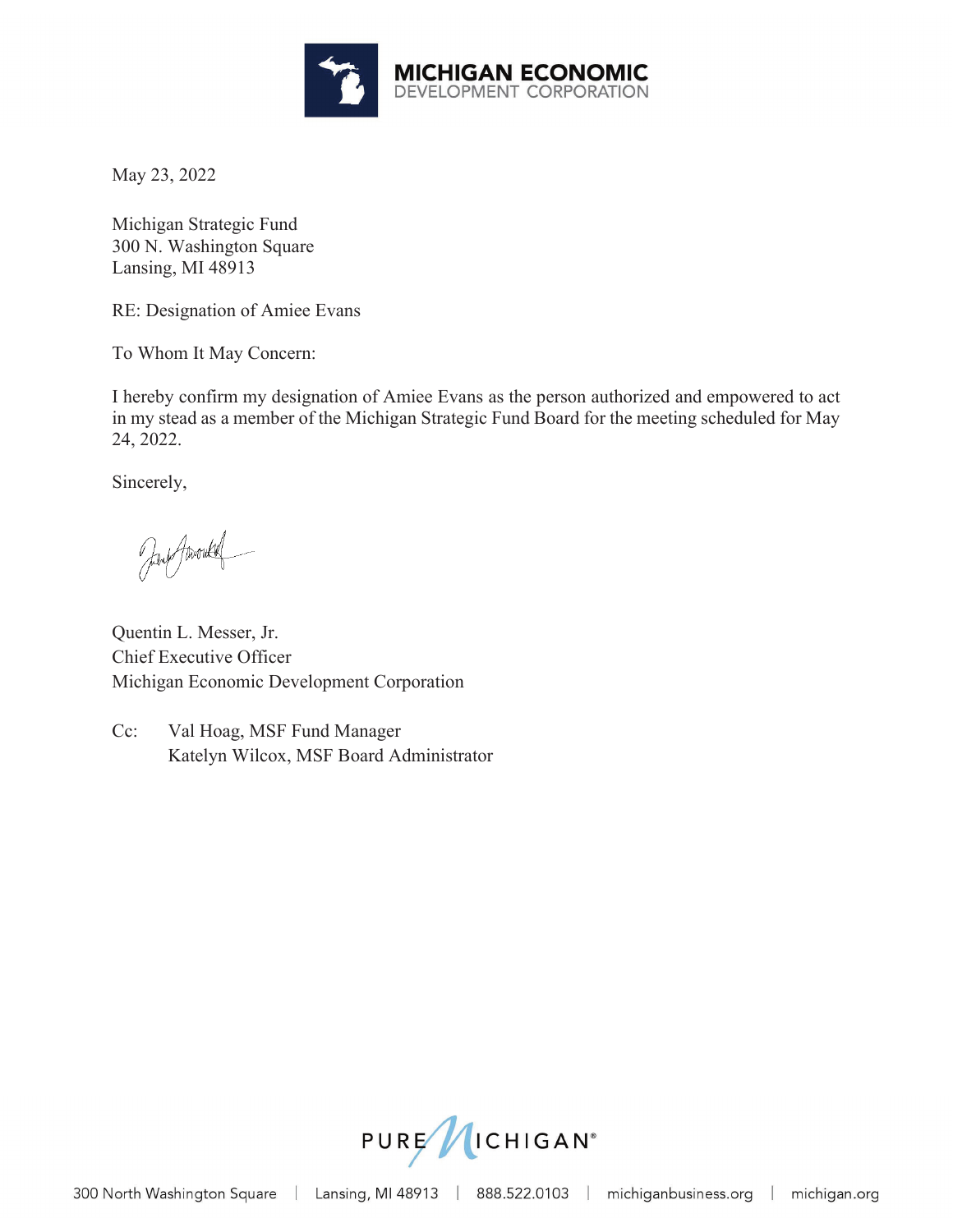

GRETCHEN WHITMER GOVERNOR

STATE OF MICHIGAN DEPARTMENT OF LABOR AND ECONOMIC OPPORTUNITY LANSING

SUSAN CORBIN ACTING DIRECTOR

June 15, 2021

Ms. Katelyn Wilcox Board Relations Liaison Michigan Strategic Fund 300 N. Washington Square Lansing, Ml 48913

Re: Michigan Strategic Fund Board Meeting Designee

Dear Ms. Wilcox:

Pursuant to MCLA 16.51, I hereby confirm my designation of John Groen in addition to Jonathan Smith as the persons authorized and empowered to act in my stead as a member of the Michigan Strategic Fund Board for scheduled meetings I am unable to attend.

If you need anything additional, please contact Diane Burton at (517) 230-5454. Thank you.

Sincerely,

Susan & Corbin

Susan R. Corbin Acting Director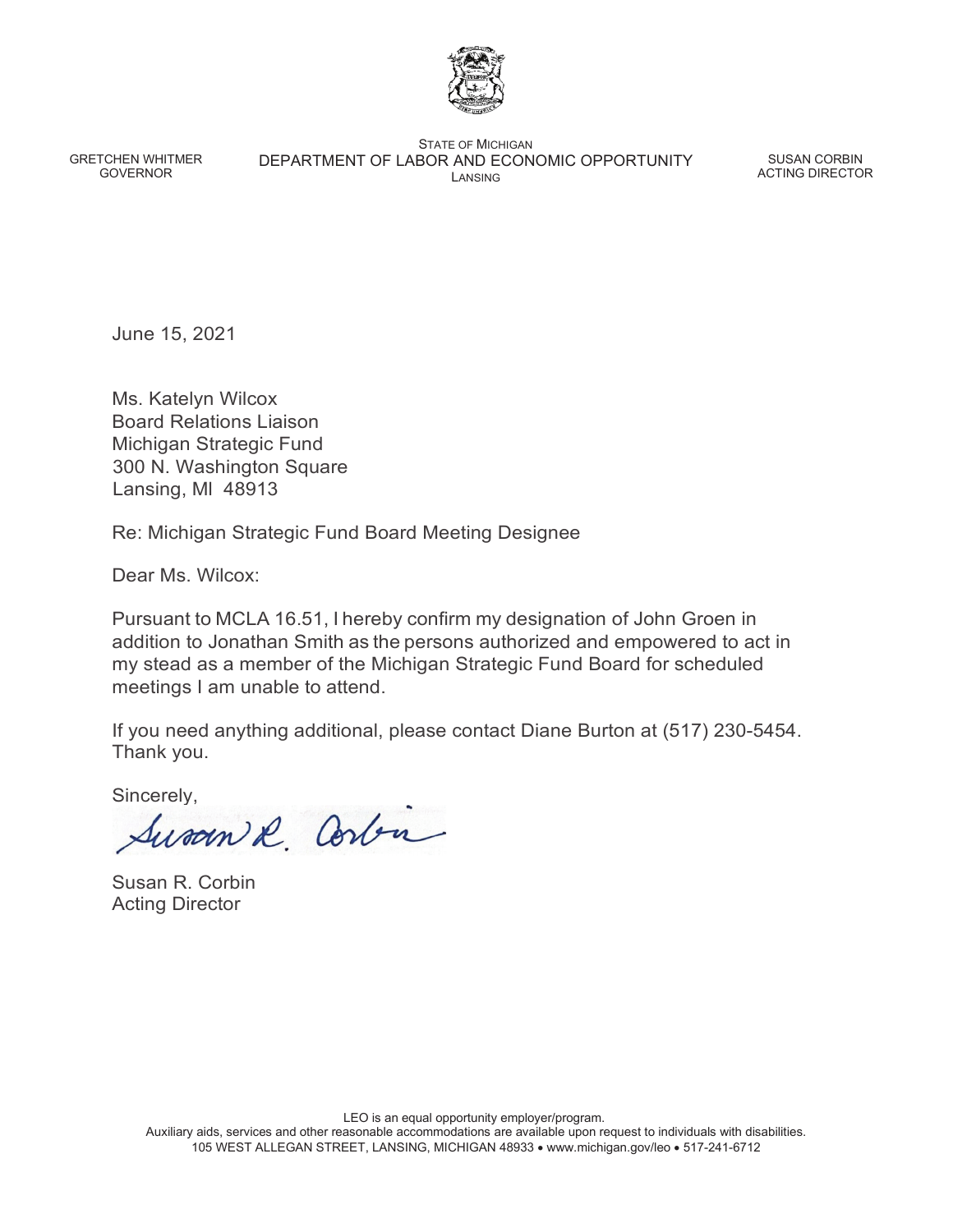

**GRETCHEN WHITMER GOVERNOR** 

**STATE OF MICHIGAN** DEPARTMENT OF TRANSPORTATION LANSING

**PAUL AJEGBA DIRECTOR** 

February 3, 2020

Ms. Rhonda Bishop **Board Relations Liaison** Michigan Strategic Fund Office 300 N. Washington Square Lansing, Michigan 48913

Dear Ms. Bishop:

I hereby confirm and ratify my designation of Michael B. Kapp, Administrator, Michigan Department of Transportation, as the person authorized and empowered to act in my stead for Michigan Strategic Fund meetings that I am unable to attend.

Smcerely,

Paul C. Ajegba,

Director

M. Kapp cc: **Executive File**